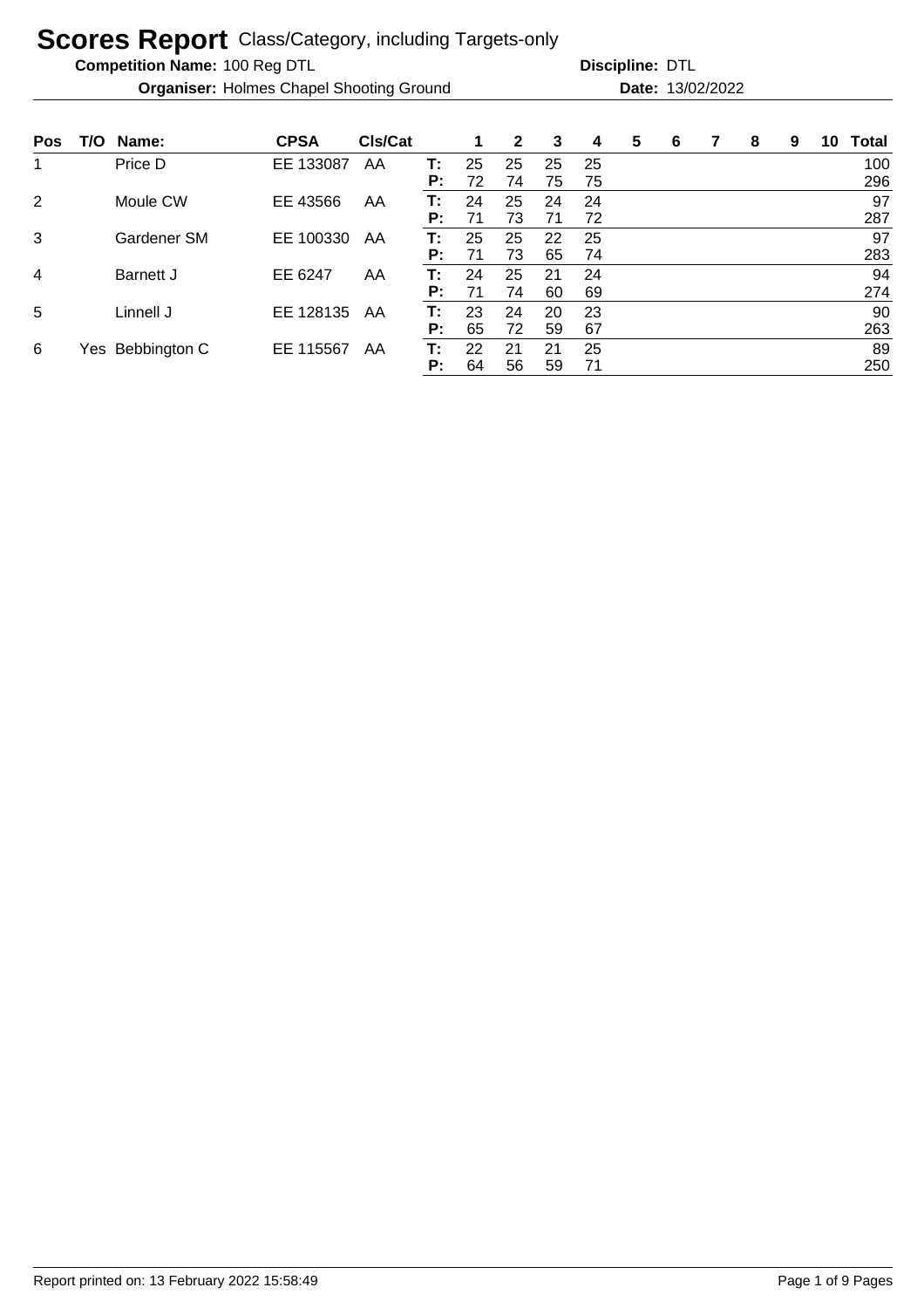**Competition Name:**

**Organiser:** Holmes Chapel Shooting Ground **13/02/2022 Date:** 13/02/2022

| <b>Pos</b>     | T/O Name:         | <b>CPSA</b> | CIs/Cat        |    | 1  | $\mathbf 2$ | 3  | 4  | 5 | 6 | 7 | 8 | 9 | 10 <sub>1</sub> | <b>Total</b> |
|----------------|-------------------|-------------|----------------|----|----|-------------|----|----|---|---|---|---|---|-----------------|--------------|
| 1              | Thomas PA         | EE 65442    | $\overline{A}$ | T: | 25 | 24          | 25 | 25 |   |   |   |   |   |                 | 99           |
|                |                   |             |                | P: | 73 | 72          | 74 | 73 |   |   |   |   |   |                 | 292          |
| $\overline{2}$ | Sant P            | EE 125165   | $\overline{A}$ | T: | 24 | 25          | 25 | 23 |   |   |   |   |   |                 | 97           |
|                |                   |             |                | P: | 72 | 72          | 73 | 69 |   |   |   |   |   |                 | 286          |
| 3              | Owen D            | WW 2715     | A              | T: | 24 | 24          | 23 | 25 |   |   |   |   |   |                 | 96           |
|                |                   |             |                | P: | 71 | 70          | 67 | 74 |   |   |   |   |   |                 | 282          |
| 4              | Dutton S          | EE 482      | A              | T: | 24 | 24          | 24 | 24 |   |   |   |   |   |                 | 96           |
|                |                   |             |                | P: | 69 | 70          | 70 | 70 |   |   |   |   |   |                 | 279          |
| 5              | Hurstfield T      | EE 29411    | A              | T: | 25 | 21          | 24 | 24 |   |   |   |   |   |                 | 94           |
|                |                   |             |                | P: | 75 | 62          | 72 | 69 |   |   |   |   |   |                 | 278          |
| 6              | <b>Bushell CM</b> | EE 37684    | A              | T: | 24 | 24          | 24 | 23 |   |   |   |   |   |                 | 95           |
|                |                   |             |                | P: | 68 | 71          | 70 | 68 |   |   |   |   |   |                 | 277          |
| 6              | Waters K          | EE 122306   | A              | T: | 22 | 25          | 24 | 24 |   |   |   |   |   |                 | 95           |
|                |                   |             |                | P: | 65 | 70          | 72 | 70 |   |   |   |   |   |                 | 277          |
| 8              | Taylor D          | EE 14934    | A              | T: | 23 | 24          | 24 | 23 |   |   |   |   |   |                 | 94           |
|                |                   |             |                | P: | 67 | 69          | 72 | 68 |   |   |   |   |   |                 | 276          |
| 9              | Lloyd T           | EE 31443    | A              | T: | 23 | 25          | 23 | 22 |   |   |   |   |   |                 | 93           |
|                |                   |             |                | P: | 68 | 74          | 66 | 65 |   |   |   |   |   |                 | 273          |
| 10             | Lewis RC          | WW 2233     | A              | T: | 25 | 22          | 22 | 24 |   |   |   |   |   |                 | 93           |
|                |                   |             |                | P: | 72 | 63          | 65 | 69 |   |   |   |   |   |                 | 269          |
| 11             | Mason J           | EE 133189   | A              | T: | 23 | 22          | 24 | 23 |   |   |   |   |   |                 | 92           |
|                |                   |             |                | P: | 68 | 65          | 69 | 66 |   |   |   |   |   |                 | 268          |
| 11             | Ruane J           | EE 129118   | $\mathsf{A}$   | T: | 21 | 23          | 22 | 25 |   |   |   |   |   |                 | 91           |
|                |                   |             |                | P: | 63 | 68          | 64 | 73 |   |   |   |   |   |                 | 268          |
| 13             | Faulkner RM       | WW 1759     | A              | T: | 24 | 24          | 21 | 22 |   |   |   |   |   |                 | 91           |
|                |                   |             |                | P: | 67 | 69          | 61 | 63 |   |   |   |   |   |                 | 260          |
| 14             | Olden RD          | EE 86078    | A              | T: | 21 | 24          | 24 | 20 |   |   |   |   |   |                 | 89           |
|                |                   |             |                | P: | 62 | 67          | 72 | 56 |   |   |   |   |   |                 | 257          |
| 15             | Hall A            | EE 103963   | A              | T: | 24 | 22          | 22 | 19 |   |   |   |   |   |                 | 87           |
|                |                   |             |                | P: | 69 | 64          | 65 | 56 |   |   |   |   |   |                 | 254          |
| 15             | Rogers GT         | EE 4526     | A              | T: | 21 | 24          | 21 | 21 |   |   |   |   |   |                 | 87           |
|                |                   |             |                | P: | 61 | 70          | 62 | 61 |   |   |   |   |   |                 | 254          |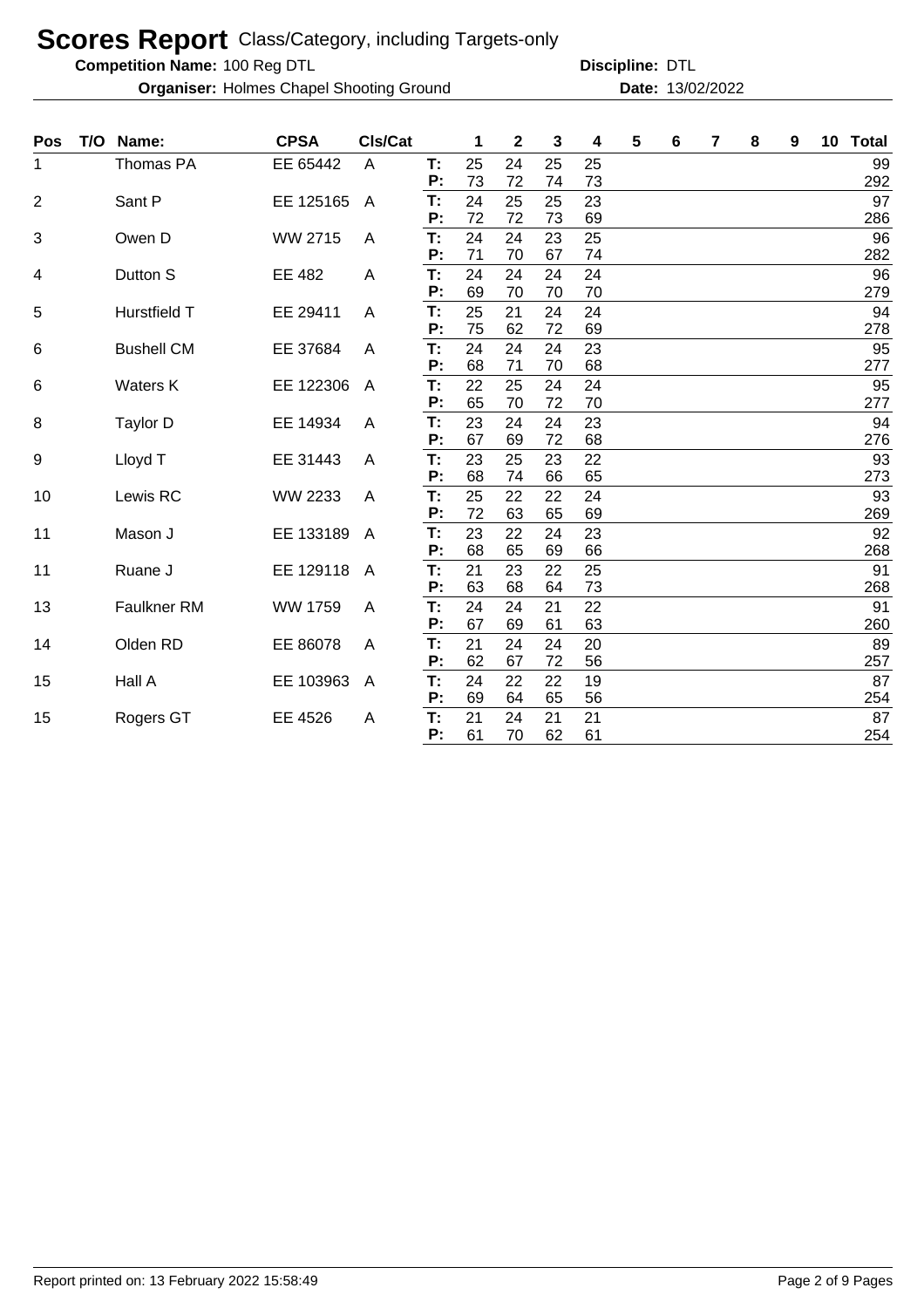**Competition Name:**

**Organiser:** Holmes Chapel Shooting Ground **13/02/2022 Date:** 13/02/2022

| Pos            | T/O Name:          | <b>CPSA</b>     | Cls/Cat |          | 1        | 2        | 3        | 4        | 5 | 6 | 7 | 8 | 9 | 10 <sup>1</sup> | <b>Total</b> |  |
|----------------|--------------------|-----------------|---------|----------|----------|----------|----------|----------|---|---|---|---|---|-----------------|--------------|--|
| 1              | Davies A           | WW 1962         | B       | T:<br>P: | 25<br>73 | 24<br>69 | 23<br>66 | 23<br>69 |   |   |   |   |   |                 | 95<br>277    |  |
| 1              | Johnson J          | EE 139108       | B       | T:       | 25       | 24       | 22       | 24       |   |   |   |   |   |                 | 95           |  |
| 3              | Palmer W           | WW <sub>5</sub> | B       | P:<br>T: | 74<br>22 | 70<br>24 | 63<br>25 | 70<br>23 |   |   |   |   |   |                 | 277<br>94    |  |
|                |                    |                 |         | P:<br>T: | 63       | 72       | 72       | 69       |   |   |   |   |   |                 | 276          |  |
| 4              | McGovern R         | EE 124989       | B       | P:       | 25<br>70 | 24<br>71 | 22<br>62 | 23<br>68 |   |   |   |   |   |                 | 94<br>271    |  |
| 5              | Thomas RC          | <b>WW 1427</b>  | B       | T:<br>P: | 25<br>71 | 22<br>65 | 24<br>71 | 22<br>63 |   |   |   |   |   |                 | 93<br>270    |  |
| 6              | Farnsworth N       | EE 128472       | B       | T:       | 23       | 22       | 23       | 23       |   |   |   |   |   |                 | 91           |  |
| $\overline{7}$ | <b>Williams AJ</b> | EE 42034        | $B^*$   | P:<br>T: | 68<br>25 | 64<br>21 | 67<br>22 | 68<br>24 |   |   |   |   |   |                 | 267<br>92    |  |
| 7              | <b>Ellison AA</b>  | EE 7578         | B       | P:<br>T: | 72<br>22 | 59<br>23 | 63<br>22 | 71<br>22 |   |   |   |   |   |                 | 265<br>89    |  |
|                |                    |                 |         | P:       | 65       | 68       | 66       | 66       |   |   |   |   |   |                 | 265          |  |
| 9              | Grugel P           | EE 67143        | B       | T:<br>P: | 23<br>68 | 22<br>62 | 20<br>59 | 25<br>74 |   |   |   |   |   |                 | 90<br>263    |  |
| 10             | Yes Jesson PE      | EE 4524         | B       | T:       | 21       | 24       | 24       | 21       |   |   |   |   |   |                 | 90           |  |
| 11             | Bevan G            | EE 138680       | B       | P:<br>T: | 60<br>23 | 70<br>23 | 70<br>21 | 62<br>25 |   |   |   |   |   |                 | 262<br>92    |  |
|                |                    |                 |         | P:       | 67       | 65       | 57       | 71       |   |   |   |   |   |                 | 260          |  |
| 11             | Yes Edmond S       | WW 2696         | B       | T:<br>P: | 22<br>63 | 23<br>67 | 21<br>63 | 23<br>67 |   |   |   |   |   |                 | 89<br>260    |  |
| 13             | Sage A             | EE 138139       | B       | T:<br>P: | 23<br>68 | 22<br>62 | 20<br>58 | 24<br>71 |   |   |   |   |   |                 | 89<br>259    |  |
| 14             | Kingston J         | EE 106003       | B       | T:       | 24       | 20       | 21       | 23       |   |   |   |   |   |                 | 88           |  |
| 15             | Roberts E          | <b>WW 280</b>   | B       | P:<br>T: | 72<br>23 | 55<br>20 | 63<br>23 | 68<br>23 |   |   |   |   |   |                 | 258<br>89    |  |
|                |                    |                 |         | P:       | 68       | 57       | 65       | 65       |   |   |   |   |   |                 | 255          |  |
| 16             | Milroy S           | EE 132049       | B       | T:<br>P: | 23<br>65 | 21<br>62 | 21<br>59 | 24<br>68 |   |   |   |   |   |                 | 89<br>254    |  |
| 16             | Yes Kippax IS      | EE 141345       | B       | T:<br>Ρ. | 22<br>64 | 22       | 21<br>62 | 23       |   |   |   |   |   |                 | 88           |  |
| 16             | MacDonald A        | SS 1746         | B       | T:       | 23       | 62<br>23 | 22       | 66<br>19 |   |   |   |   |   |                 | 254<br>87    |  |
| 19             | Tennison J         | EE 124363       | B       | P:<br>T: | 69<br>19 | 67<br>23 | 62<br>23 | 56<br>22 |   |   |   |   |   |                 | 254<br>87    |  |
|                |                    |                 |         | P:       | 55       | 65       | 69       | 64       |   |   |   |   |   |                 | 253          |  |
| 20             | Yes McKay R        | EE 137210       | B       | T:<br>P: | 24<br>69 | 22<br>61 | 22<br>63 | 20<br>59 |   |   |   |   |   |                 | 88<br>252    |  |
| 21             | Devaney TH         | WW 663          | B       | T:       | 21       | 20       | 21       | 24       |   |   |   |   |   |                 | 86           |  |
| 22             | Yes Bushell JW     | EE 110724       | B       | P:<br>T: | 62<br>21 | 58<br>22 | 61<br>21 | 69<br>20 |   |   |   |   |   |                 | 250<br>84    |  |
|                |                    |                 |         | P:       | 63       | 64       | 61       | 58       |   |   |   |   |   |                 | 246          |  |
| 23             | Myers A            | EE 110081       | B       | T:<br>P: | 22<br>62 | 22<br>63 | 21<br>62 | 20<br>58 |   |   |   |   |   |                 | 85<br>245    |  |
| 24             | Yes Gardener A     | EE 7442         | B       | T:       | 21       | 20       | 19       | 24       |   |   |   |   |   |                 | 84           |  |
| 25             | Boon MC            | EE 141117       | B       | P:<br>T: | 63<br>22 | 55<br>21 | 56<br>22 | 68<br>21 |   |   |   |   |   |                 | 242<br>86    |  |
| 26             | Moir TG            | EE 67036        | B       | P:<br>T: | 60<br>19 | 58<br>22 | 63<br>23 | 59<br>18 |   |   |   |   |   |                 | 240<br>82    |  |
|                |                    |                 |         | P:       | 54       | 65       | 68       | 50       |   |   |   |   |   |                 | 237          |  |
| 27             | Gallagher R        | EE 45340        | B       | T:<br>P: | 21<br>61 | 18<br>52 | 19<br>57 | 22<br>65 |   |   |   |   |   |                 | 80<br>235    |  |
| 28             | Yes Kelly PG       | EE 139414       | B       | T:       | 21       | 23       | 21       | 20       |   |   |   |   |   |                 | 85           |  |
| 29             | Vella S            | EE 66462        | B       | P:<br>T: | 59<br>23 | 64<br>21 | 57<br>18 | 54<br>17 |   |   |   |   |   |                 | 234<br>79    |  |
|                |                    |                 |         | P:       | 67       | 62       | 53       | 49       |   |   |   |   |   |                 | 231          |  |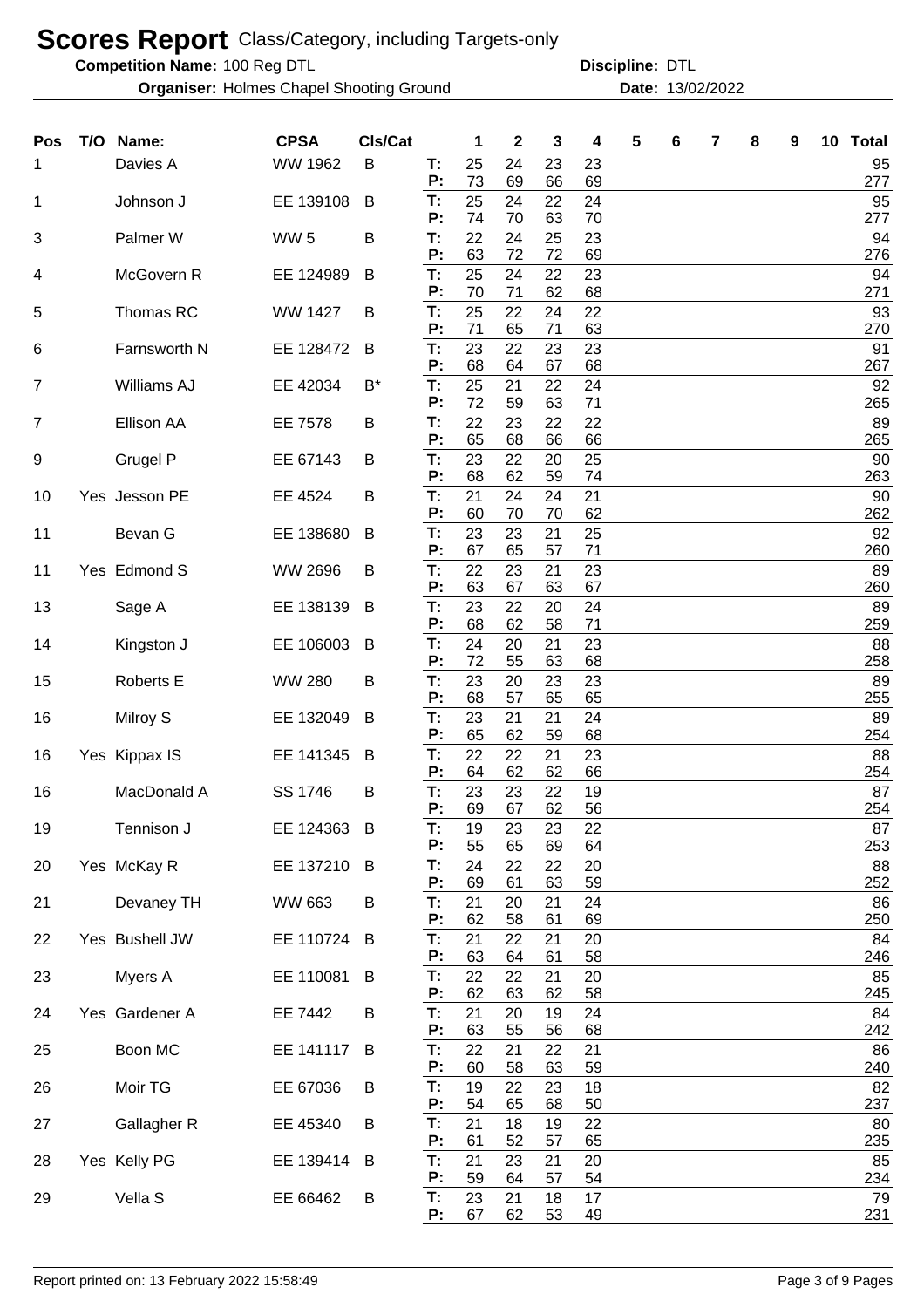**Competition Name:**

**Organiser:** Holmes Chapel Shooting Ground **13/02/2022 Date:** 13/02/2022

| <b>Pos</b>              | T/O | Name:             | <b>CPSA</b>    | CIs/Cat      |          |          | 2        | 3        | 4        | 5 | 6 | $\overline{7}$ | 8 | 9 | 10 Total    |
|-------------------------|-----|-------------------|----------------|--------------|----------|----------|----------|----------|----------|---|---|----------------|---|---|-------------|
| 1                       |     | Hudson KF         | EE 139223      | C            | T:       | 22       | 23       | 22       | 25       |   |   |                |   |   | 92          |
|                         |     |                   |                |              | P:       | 59       | 66       | 65       | 72       |   |   |                |   |   | 262         |
| $\overline{2}$          |     | Czachar J         | EE 52928       | $\mathsf{C}$ | T:       | 21       | 24       | 21       | 22       |   |   |                |   |   | 88          |
|                         |     |                   |                |              | P:       | 60       | 68       | 63       | 64       |   |   |                |   |   | 255         |
| 3                       |     | Scudder SMS       | EE 140869      | C            | T:       | 23       | 22       | 21       | 21       |   |   |                |   |   | 87          |
|                         |     |                   |                |              | P:       | 66       | 66       | 59       | 62       |   |   |                |   |   | 253         |
| $\overline{\mathbf{4}}$ |     | Holden C          | EE 135113      | C            | T:       | 22       | 20       | 22       | 22       |   |   |                |   |   | 86          |
|                         |     |                   |                |              | P:       | 65       | 58       | 63       | 64       |   |   |                |   |   | 250         |
| 4                       |     | Dean G            | EE 145226      | $C^*$        | T:       | 24       | 22       | 21       | 18       |   |   |                |   |   | 85          |
|                         |     |                   |                |              | P:       | 69       | 65       | 63       | 53       |   |   |                |   |   | 250         |
| 6                       |     | Owen J            | EE 136022      | C            | T:       | 20       | 22       | 22       | 17       |   |   |                |   |   | 81          |
|                         |     |                   |                |              | P:       | 55       | 64       | 65       | 49       |   |   |                |   |   | 233         |
| 7                       |     | Jones JH          | <b>WW 259</b>  | C            | T:       | 17       | 21       | 20       | 20       |   |   |                |   |   | 78          |
|                         |     |                   |                |              | Ρ:       | 49       | 61       | 59       | 60       |   |   |                |   |   | 229         |
| 8                       |     | Yes Terry P       | EE 72735       | C            | T:       | 19       | 19       | 20       | 20       |   |   |                |   |   | 78          |
|                         |     |                   |                |              | P:       | 57       | 54       | 54       | 57       |   |   |                |   |   | 222         |
| 9                       |     | Passey N          | EE 143173      | C            | T:       | 20       | 19       | 20       | 19       |   |   |                |   |   | 78          |
|                         |     |                   |                |              | Ρ:       | 52       | 55       | 58       | 55       |   |   |                |   |   | 220         |
| 10                      |     | <b>Barnett DG</b> | EE 38494       | C            | T:       | 17       | 18       | 21       | 21       |   |   |                |   |   | 77          |
|                         |     |                   |                |              | Ρ:       | 50       | 50       | 58       | 58       |   |   |                |   |   | 216         |
| 11                      |     | Yes Staffer AM    | <b>WW 2857</b> | C            | T:<br>P: | 22<br>63 | 19       | 15       | 16       |   |   |                |   |   | 72          |
|                         |     |                   |                |              |          |          | 52       | 44       | 46       |   |   |                |   |   | 205         |
| 12                      |     | Sinclair J        | SS 1647        | C            | Т:<br>P: | 19<br>55 | 17<br>47 | 17<br>48 | 17<br>48 |   |   |                |   |   | 70<br>198   |
|                         |     |                   |                |              |          | 18       |          |          |          |   |   |                |   |   |             |
| 13                      |     | Yes Boraston J    | EE 13268       | C            | T:<br>P: | 52       | 13<br>38 | 8<br>24  |          |   |   |                |   |   | 39<br>114   |
| 14                      |     | Yes Dennis RW     | EE 141184      | C            | T:       |          |          |          |          |   |   |                |   |   | $\mathbf 0$ |
|                         |     |                   |                |              | P:       |          |          |          |          |   |   |                |   |   | 0           |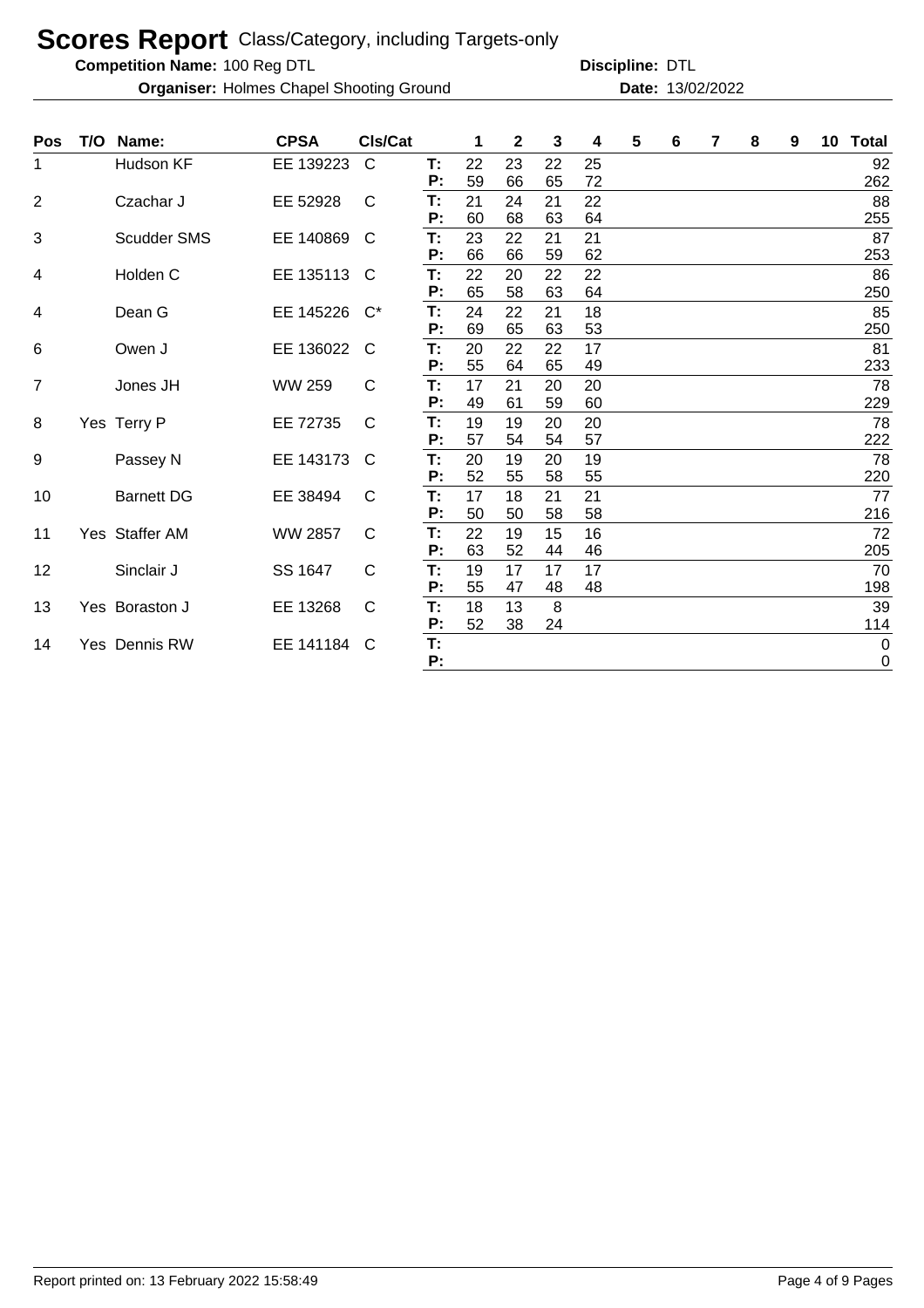|     | <b>Scores Report</b> Class/Category, including Targets-only |                                      |                                                 |            |          |          |                         |                         |                |                 |                  |  |    |   |  |           |
|-----|-------------------------------------------------------------|--------------------------------------|-------------------------------------------------|------------|----------|----------|-------------------------|-------------------------|----------------|-----------------|------------------|--|----|---|--|-----------|
|     |                                                             | <b>Competition Name: 100 Reg DTL</b> |                                                 |            |          |          |                         |                         |                | Discipline: DTL |                  |  |    |   |  |           |
|     |                                                             |                                      | <b>Organiser: Holmes Chapel Shooting Ground</b> |            |          |          |                         |                         |                |                 | Date: 13/02/2022 |  |    |   |  |           |
| Pos | T/O                                                         | Name:                                | <b>CPSA</b>                                     | CIs/Cat    |          |          | $\overline{\mathbf{2}}$ | $\overline{\mathbf{3}}$ | $\overline{4}$ | 5.              | -6               |  | -8 | 9 |  | Total     |
|     |                                                             | Hurstfield T                         | EE 29411                                        | <b>CLT</b> | т:<br>P: | 25<br>75 | 21<br>62                | 24                      | - 24<br>69     |                 |                  |  |    |   |  | 94<br>278 |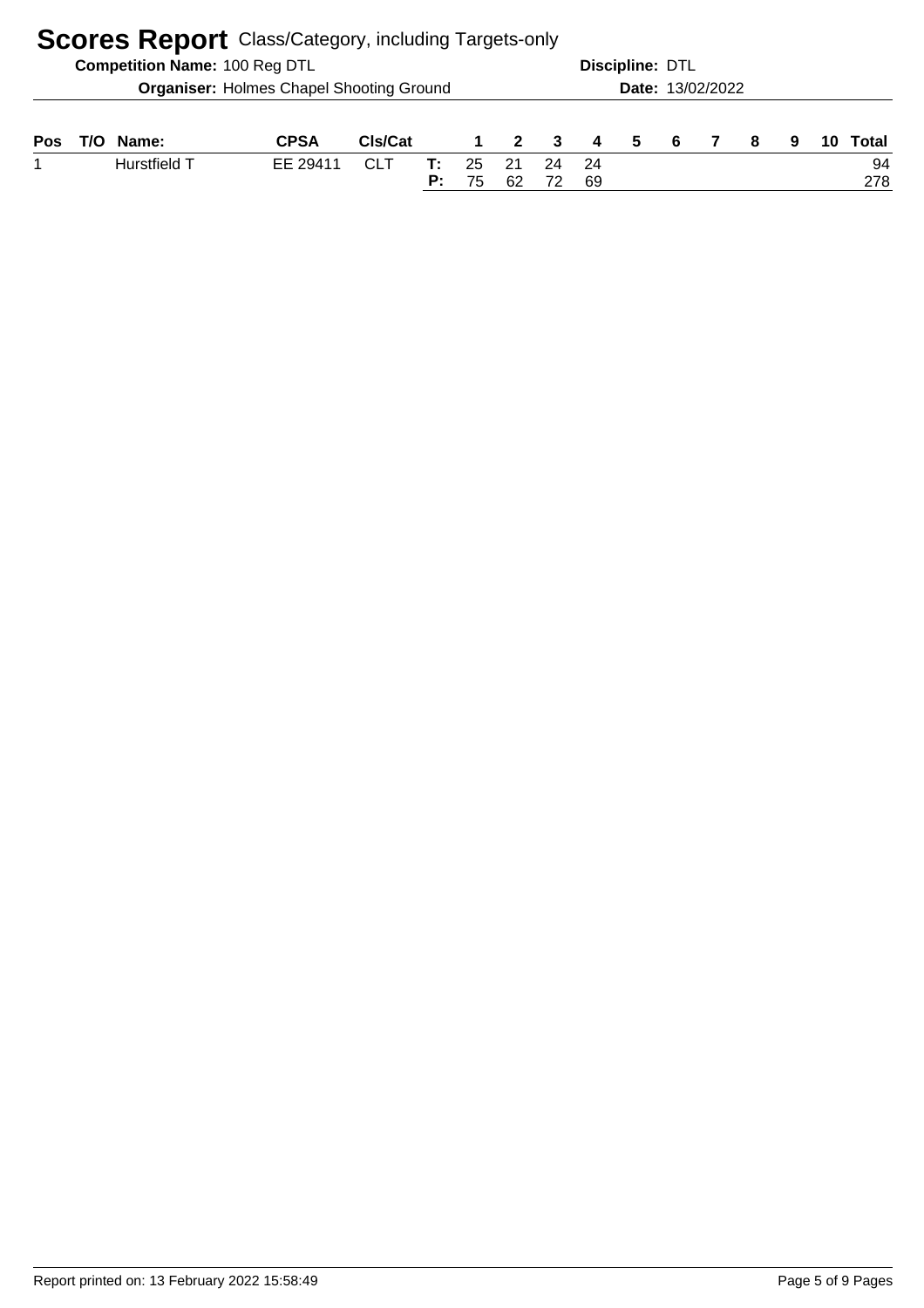**Competition Name:**

**Organiser:** Holmes Chapel Shooting Ground **13/02/2022 Date:** 13/02/2022

| <b>Pos</b> | T/O | Name:             | <b>CPSA</b>    | CIs/Cat    |    | 1  | $\mathbf{2}$ | -3 | 4   | 5 | 6 | 8 | 9 | 10 | Total |
|------------|-----|-------------------|----------------|------------|----|----|--------------|----|-----|---|---|---|---|----|-------|
|            |     | Milroy S          | EE 132049      | LDY        | т: | 23 | 21           | 21 | -24 |   |   |   |   |    | 89    |
|            |     |                   |                |            | P: | 65 | 62           | 59 | 68  |   |   |   |   |    | 254   |
| 2          |     | Yes Bushell JW    | EE 110724      | LDY        | т: | 21 | 22           | 21 | 20  |   |   |   |   |    | 84    |
|            |     |                   |                |            | P: | 63 | 64           | 61 | 58  |   |   |   |   |    | 246   |
| 3          |     | <b>Barnett DG</b> | EE 38494       | LDY        | T٠ |    | 18           | 21 | -21 |   |   |   |   |    | 77    |
|            |     |                   |                |            | P: | 50 | 50           | 58 | 58  |   |   |   |   |    | 216   |
| 4          |     | Yes Staffer AM    | <b>WW 2857</b> | <b>LDY</b> | т: | 22 | 19           | 15 | 16  |   |   |   |   |    | 72    |
|            |     |                   |                |            | P: | 63 | 52           | 44 | 46  |   |   |   |   |    | 205   |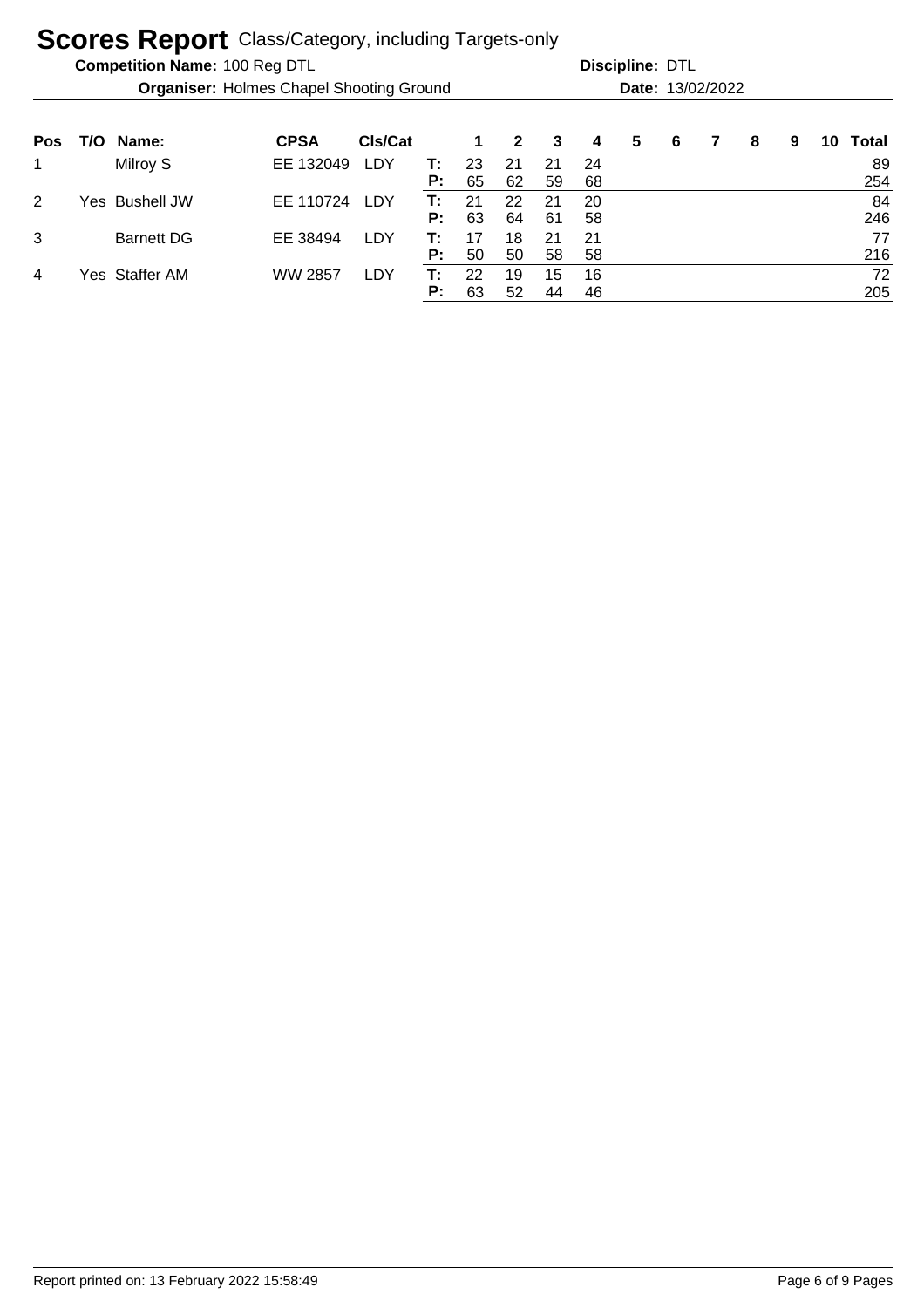**Competition Name:**

**Organiser:** Holmes Chapel Shooting Ground **13/02/2022 Date:** 13/02/2022

| Pos            | T/O | Name:            | <b>CPSA</b> | CIs/Cat    |          | 1        | $\mathbf 2$ | 3        | 4        | 5 | 6 | 7 | 8 | 9 | 10 | <b>Total</b> |
|----------------|-----|------------------|-------------|------------|----------|----------|-------------|----------|----------|---|---|---|---|---|----|--------------|
| 1              |     | Price D          | EE 133087   | <b>SNR</b> | т:<br>Ρ: | 25<br>72 | 25<br>74    | 25<br>75 | 25<br>75 |   |   |   |   |   |    | 100<br>296   |
| $\overline{2}$ |     | Moule CW         | EE 43566    | <b>SNR</b> | T:<br>P: | 24<br>71 | 25<br>73    | 24<br>71 | 24<br>72 |   |   |   |   |   |    | 97<br>287    |
| 3              |     | Sant P           | EE 125165   | <b>SNR</b> | T:<br>P: | 24<br>72 | 25<br>72    | 25<br>73 | 23<br>69 |   |   |   |   |   |    | 97<br>286    |
| 4              |     | Gardener SM      | EE 100330   | <b>SNR</b> | T:<br>Р: | 25<br>71 | 25<br>73    | 22<br>65 | 25<br>74 |   |   |   |   |   |    | 97<br>283    |
| 5              |     | Owen D           | WW 2715     | <b>SNR</b> | T:<br>P: | 24<br>71 | 24<br>70    | 23<br>67 | 25<br>74 |   |   |   |   |   |    | 96<br>282    |
| 6              |     | Dutton S         | EE 482      | <b>SNR</b> | T:<br>Ρ: | 24<br>69 | 24<br>70    | 24<br>70 | 24<br>70 |   |   |   |   |   |    | 96<br>279    |
| 7              |     | Johnson J        | EE 139108   | <b>SNR</b> | T:<br>P: | 25<br>74 | 24<br>70    | 22<br>63 | 24<br>70 |   |   |   |   |   |    | 95<br>277    |
| 8              |     | Ruane J          | EE 129118   | <b>SNR</b> | T:<br>P: | 21<br>63 | 23<br>68    | 22<br>64 | 25<br>73 |   |   |   |   |   |    | 91<br>268    |
| 9              |     | Farnsworth N     | EE 128472   | <b>SNR</b> | T:<br>Р: | 23<br>68 | 22<br>64    | 23<br>67 | 23<br>68 |   |   |   |   |   |    | 91<br>267    |
| 10             |     | Linnell J        | EE 128135   | <b>SNR</b> | T:<br>Ρ: | 23<br>65 | 24<br>72    | 20<br>59 | 23<br>67 |   |   |   |   |   |    | 90<br>263    |
| 11             |     | Hudson KF        | EE 139223   | <b>SNR</b> | T:<br>P: | 22<br>59 | 23<br>66    | 22<br>65 | 25<br>72 |   |   |   |   |   |    | 92<br>262    |
| 12             |     | Sage A           | EE 138139   | <b>SNR</b> | T:<br>P: | 23<br>68 | 22<br>62    | 20<br>58 | 24<br>71 |   |   |   |   |   |    | 89<br>259    |
| 13             |     | Yes McKay R      | EE 137210   | <b>SNR</b> | Т:<br>Ρ: | 24<br>69 | 22<br>61    | 22<br>63 | 20<br>59 |   |   |   |   |   |    | 88<br>252    |
| 14             |     | Yes Bebbington C | EE 115567   | <b>SNR</b> | T:<br>Ρ: | 22<br>64 | 21<br>56    | 21<br>59 | 25<br>71 |   |   |   |   |   |    | 89<br>250    |
| 15             |     | Myers A          | EE 110081   | <b>SNR</b> | T:<br>Ρ: | 22<br>62 | 22<br>63    | 21<br>62 | 20<br>58 |   |   |   |   |   |    | 85<br>245    |
| 16             |     | Boon MC          | EE 141117   | <b>SNR</b> | T:<br>P: | 22<br>60 | 21<br>58    | 22<br>63 | 21<br>59 |   |   |   |   |   |    | 86<br>240    |
| 17             |     | Owen J           | EE 136022   | <b>SNR</b> | Т:<br>P: | 20<br>55 | 22<br>64    | 22<br>65 | 17<br>49 |   |   |   |   |   |    | 81<br>233    |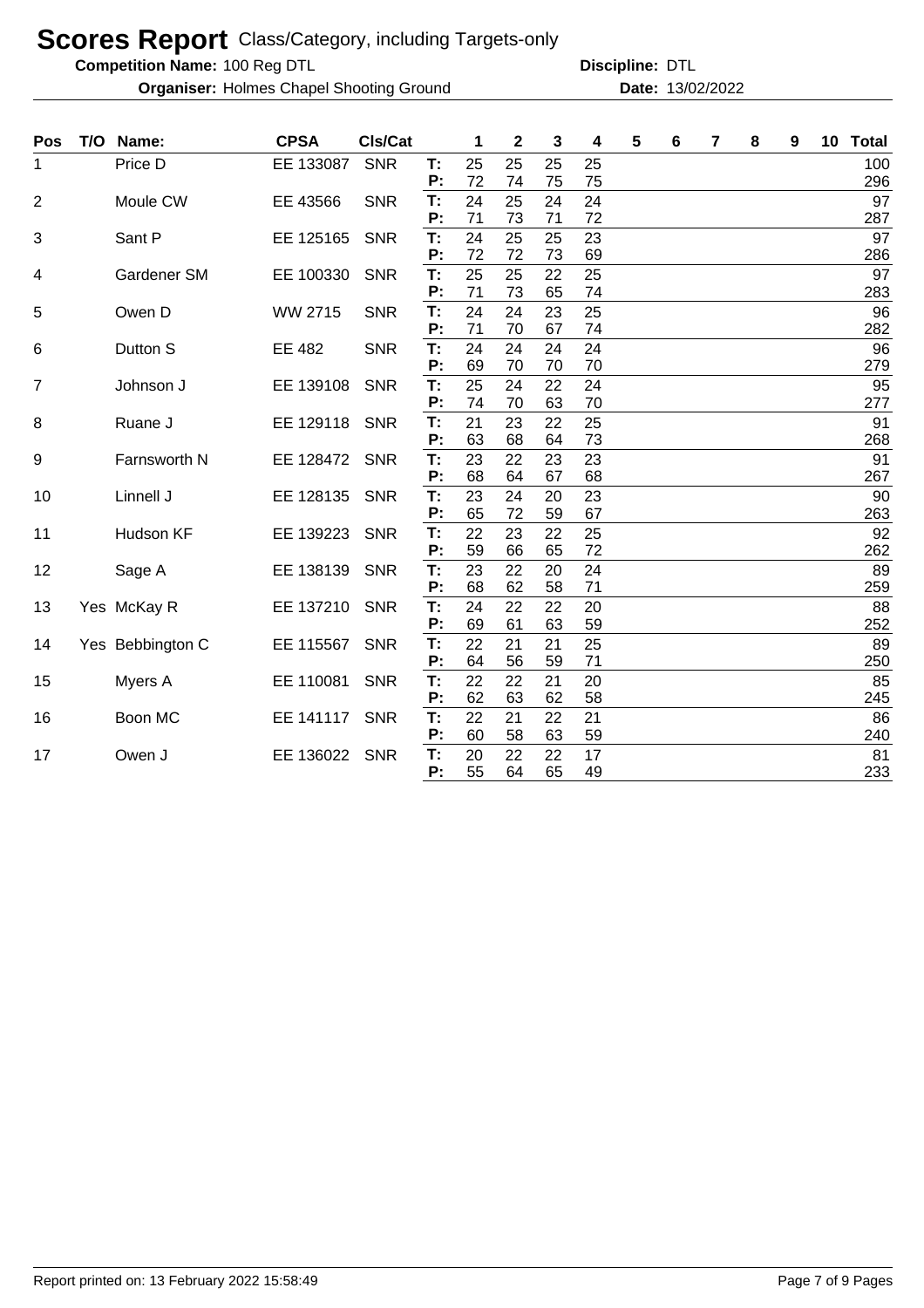**Competition Name:**

**Organiser:** Holmes Chapel Shooting Ground **13/02/2022 Date:** 13/02/2022

100 Reg DTL **Discipline:** DTL

| <b>Pos</b>     | T/O Name:         | <b>CPSA</b>     | CIs/Cat    |          | 1        | $\boldsymbol{2}$ | 3        | 4        | 5 | 6 | 7 | 8 | 9 | 10 Total  |
|----------------|-------------------|-----------------|------------|----------|----------|------------------|----------|----------|---|---|---|---|---|-----------|
| 1              | Thomas PA         | EE 65442        | <b>VET</b> | T:<br>P: | 25<br>73 | 24<br>72         | 25<br>74 | 25<br>73 |   |   |   |   |   | 99<br>292 |
| $\overline{2}$ | <b>Bushell CM</b> | EE 37684        | <b>VET</b> | T:       | 24       | 24               | 24       | 23       |   |   |   |   |   | 95        |
| $\overline{2}$ | Davies A          | WW 1962         | <b>VET</b> | P:<br>T: | 68<br>25 | 71<br>24         | 70<br>23 | 68<br>23 |   |   |   |   |   | 277<br>95 |
|                |                   |                 | <b>VET</b> | P:<br>T: | 73<br>22 | 69<br>25         | 66<br>24 | 69       |   |   |   |   |   | 277<br>95 |
| $\overline{2}$ | <b>Waters K</b>   | EE 122306       |            | P:       | 65       | 70               | 72       | 24<br>70 |   |   |   |   |   | 277       |
| 5              | Palmer W          | WW <sub>5</sub> | <b>VET</b> | T:<br>P: | 22<br>63 | 24<br>72         | 25<br>72 | 23<br>69 |   |   |   |   |   | 94<br>276 |
| 5              | <b>Taylor D</b>   | EE 14934        | <b>VET</b> | T:       | 23       | 24               | 24       | 23       |   |   |   |   |   | 94        |
| 7              | <b>Barnett J</b>  | EE 6247         | <b>VET</b> | P:<br>T: | 67<br>24 | 69<br>25         | 72<br>21 | 68<br>24 |   |   |   |   |   | 276<br>94 |
|                |                   |                 |            | P:       | 71       | 74               | 60       | 69       |   |   |   |   |   | 274       |
| 8              | Lloyd T           | EE 31443        | <b>VET</b> | T:<br>P: | 23<br>68 | 25<br>74         | 23<br>66 | 22<br>65 |   |   |   |   |   | 93<br>273 |
| 9              | McGovern R        | EE 124989       | <b>VET</b> | T:       | 25       | 24               | 22       | 23       |   |   |   |   |   | 94        |
| 10             | Thomas RC         | WW 1427         | <b>VET</b> | P:<br>T: | 70<br>25 | 71<br>22         | 62<br>24 | 68<br>22 |   |   |   |   |   | 271<br>93 |
|                |                   |                 |            | P:       | 71       | 65               | 71       | 63       |   |   |   |   |   | 270       |
| 11             | Lewis RC          | WW 2233         | <b>VET</b> | T:<br>P: | 25<br>72 | 22<br>63         | 22<br>65 | 24<br>69 |   |   |   |   |   | 93<br>269 |
| 12             | Mason J           | EE 133189       | <b>VET</b> | T:       | 23       | 22               | 24       | 23       |   |   |   |   |   | 92        |
|                |                   |                 |            | P:       | 68       | 65               | 69       | 66       |   |   |   |   |   | 268       |
| 13             | Williams AJ       | EE 42034        | <b>VET</b> | T:<br>P: | 25<br>72 | 21<br>59         | 22<br>63 | 24<br>71 |   |   |   |   |   | 92<br>265 |
| 13             | Ellison AA        | EE 7578         | <b>VET</b> | T:       | 22       | 23               | 22       | 22       |   |   |   |   |   | 89        |
| 15             | Grugel P          | EE 67143        | <b>VET</b> | P:<br>T: | 65<br>23 | 68<br>22         | 66<br>20 | 66<br>25 |   |   |   |   |   | 265<br>90 |
|                |                   |                 |            | P:       | 68       | 62               | 59       | 74       |   |   |   |   |   | 263       |
| 16             | Yes Jesson PE     | EE 4524         | <b>VET</b> | T:<br>P: | 21<br>60 | 24<br>70         | 24<br>70 | 21<br>62 |   |   |   |   |   | 90<br>262 |
| 17             | Bevan G           | EE 138680       | <b>VET</b> | T:       | 23       | 23               | 21       | 25       |   |   |   |   |   | 92        |
| 17             | Faulkner RM       | WW 1759         | <b>VET</b> | P:<br>T: | 67<br>24 | 65<br>24         | 57<br>21 | 71<br>22 |   |   |   |   |   | 260<br>91 |
|                |                   |                 |            | P:       | 67       | 69               | 61       | 63       |   |   |   |   |   | 260       |
| 17             | Yes Edmond S      | WW 2696         | <b>VET</b> | Т.<br>P: | 22<br>63 | 23<br>67         | 21<br>63 | 23<br>67 |   |   |   |   |   | 89<br>260 |
| 20             | Kingston J        | EE 106003       | <b>VET</b> | T:       | 24       | 20               | 21       | 23       |   |   |   |   |   | 88        |
| 21             | Olden RD          | EE 86078        | <b>VET</b> | P:<br>T: | 72<br>21 | 55<br>24         | 63<br>24 | 68<br>20 |   |   |   |   |   | 258<br>89 |
|                |                   |                 |            | P:       | 62       | 67               | 72       | 56       |   |   |   |   |   | 257       |
| 22             | Roberts E         | <b>WW 280</b>   | <b>VET</b> | T:<br>P: | 23<br>68 | 20<br>57         | 23<br>65 | 23<br>65 |   |   |   |   |   | 89<br>255 |
| 22             | Czachar J         | EE 52928        | <b>VET</b> | T:       | 21       | 24               | 21       | 22       |   |   |   |   |   | 88        |
|                |                   |                 | <b>VET</b> | P:<br>T: | 60<br>22 | 68<br>22         | 63<br>21 | 64<br>23 |   |   |   |   |   | 255<br>88 |
| 24             | Yes Kippax IS     | EE 141345       |            | P:       | 64       | 62               | 62       | 66       |   |   |   |   |   | 254       |
| 24             | Hall A            | EE 103963       | <b>VET</b> | T:<br>P: | 24<br>69 | 22<br>64         | 22<br>65 | 19<br>56 |   |   |   |   |   | 87<br>254 |
| 24             | MacDonald A       | SS 1746         | <b>VET</b> | T:       | 23       | 23               | 22       | 19       |   |   |   |   |   | 87        |
|                |                   |                 |            | P:       | 69       | 67               | 62       | 56       |   |   |   |   |   | 254       |
| 24             | Rogers GT         | EE 4526         | <b>VET</b> | T:<br>P: | 21<br>61 | 24<br>70         | 21<br>62 | 21<br>61 |   |   |   |   |   | 87<br>254 |
| 28             | Scudder SMS       | EE 140869       | <b>VET</b> | T:       | 23       | 22               | 21       | 21       |   |   |   |   |   | 87        |
| 28             | Tennison J        | EE 124363       | <b>VET</b> | P:<br>T: | 66<br>19 | 66<br>23         | 59<br>23 | 62<br>22 |   |   |   |   |   | 253<br>87 |
|                |                   |                 |            | P:       | 55       | 65               | 69       | 64       |   |   |   |   |   | 253       |
| 30             | Devaney TH        | WW 663          | <b>VET</b> | T:<br>P: | 21<br>62 | 20<br>58         | 21<br>61 | 24<br>69 |   |   |   |   |   | 86<br>250 |

Report printed on: 13 February 2022 15:58:49 Page 8 of 9 Pages